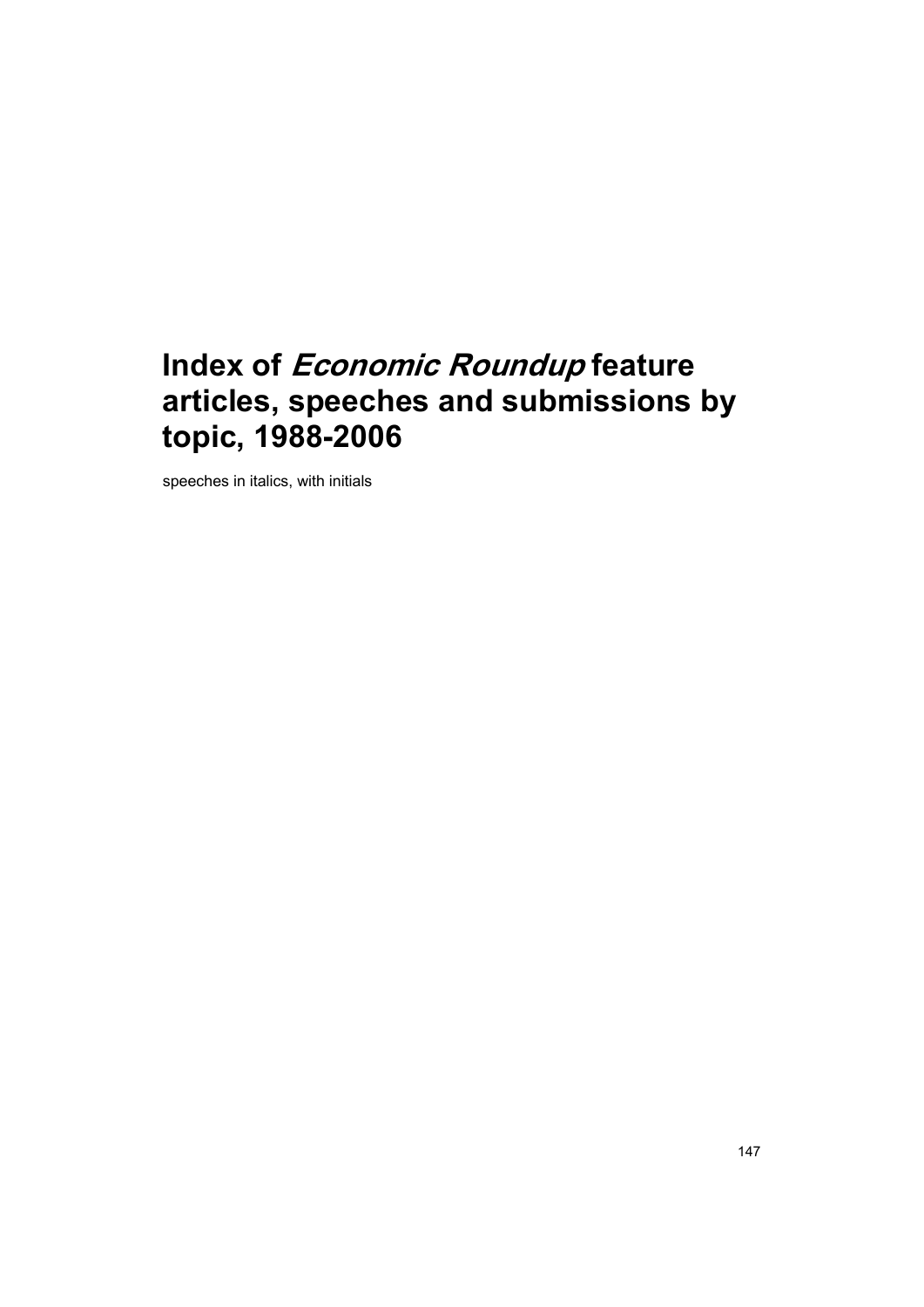#### Speeches and submissions by topic, 1988-2006

#### Balance of payments and international trade

Australia's international investment income flows Winter 2006 Australia's manufactures exports (submission) Winter 2006 Australia's services exports (submission) Winter 2006 *Perspectives on Australia's current account deficit (DG)* Summer 2006 *A tale of two terms-of-trade booms (DG)* Summer 2006 Mining and commodities exports Spring 2005 Road to Hong Kong: the Doha Round Spring 2005 Household debt, imported goods and CAD (submission) Autumn 2005 Measuring trends in Australia's economic remoteness Summer 04-05 Why have Australia's imports increased so much? Summer 04-05 Net income deficit over the past two decades Centenary 2001 Australia's experience with the Variable Deposit Requirement Winter 1999 Trends in foreign direct investment flows Spring 1997 Role of competition law and policy in international trade Spring 1996 *Trade in banking services (IR)* Spring 1995 Trade practices: international cargo shipping Spring 1993 OECD structural indicators project Spring 1992 Elaborately transformed manufactured exports Winter 1992 External debt stabilisation Summer 1991 Manufactured exports Winter 1991 Current account deficit and overseas debt (submission) Autumn 1991 *A possible Tasman regional exchange rate regime (TH)* June 1990

#### Banking and finance

International links in banking Spring 2006 Recent developments in Australian bond yields Spring 2005 Globalisation: institution building in the financial sector Summer 03-04 Drivers and inhibitors to consumer electronic commerce Summer 2000 Reform of the Australian financial system Winter 1998 Financial system inquiry (submission) Summer 1997 *Evolving financial system (TE)* Spring 1996 Code of banking practice Summer 93-94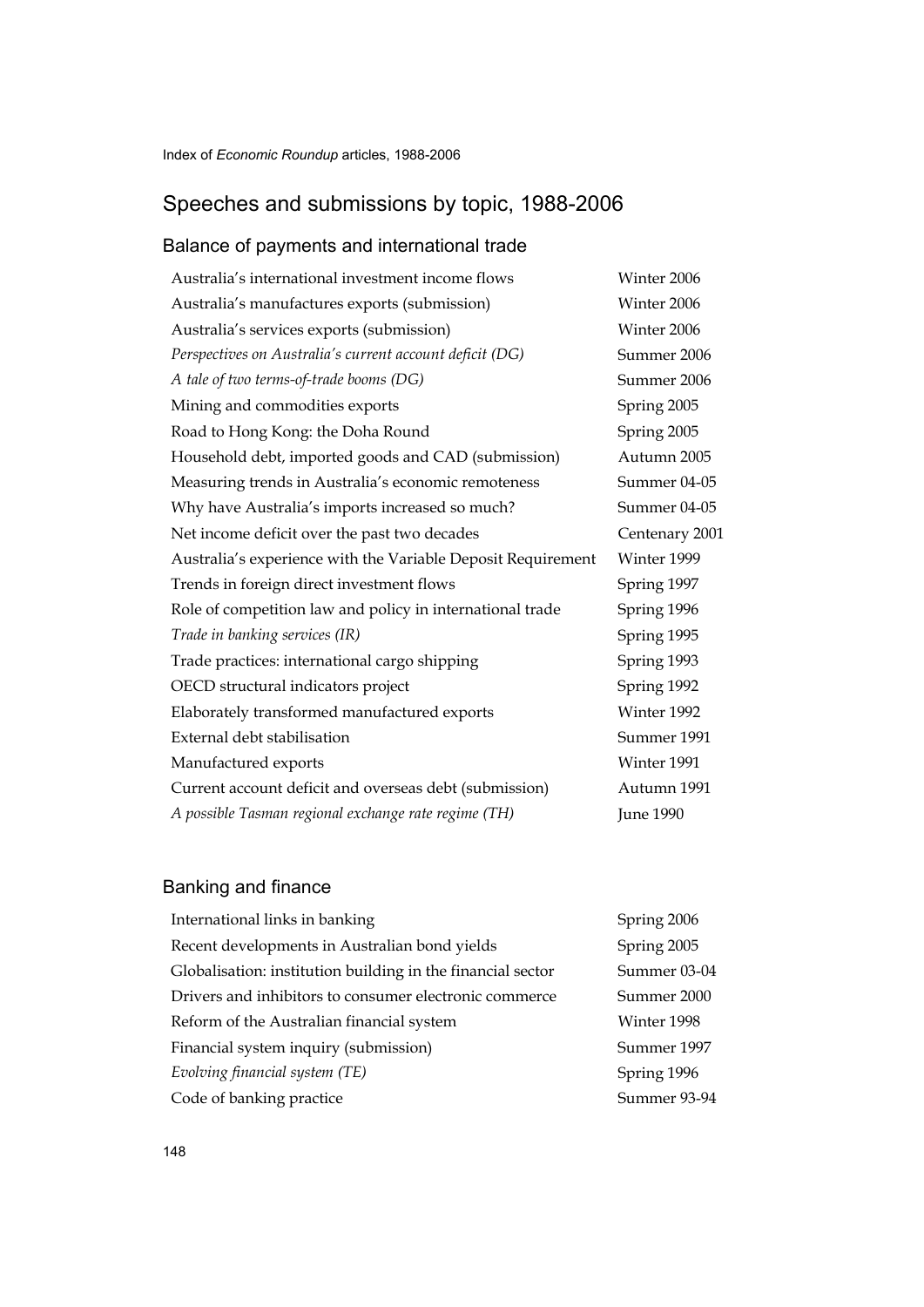### Banking and finance (continued)

| Credit card interest rates (submission)          | Autumn 1993 |
|--------------------------------------------------|-------------|
| Managed funds in Australia: trends and structure | Winter 1993 |
| Commercial new lending and business credit       | Autumn 1992 |
| Australian banking industry (submission)         | Spring 1991 |

#### Business income and investment

| OECD: Government assistance to industry          | Spring 1993      |
|--------------------------------------------------|------------------|
| Recent behaviour and influences on profit shares | Winter 1992      |
| Manufacturing sector performance                 | Autumn 1992      |
| Non-farm stocks and the Australian economy       | Winter 1991      |
| Strategic targeting for industrial development   | January 1990     |
| Interpreting survey expectations of investment   | October 1988     |
| National accounts measures of company income     | <b>June 1988</b> |

### Capital markets

| Implications of the globalisation of financial markets | Spring 1999 |
|--------------------------------------------------------|-------------|
| Financial products, service providers and markets      | Autumn 1999 |
| Initiatives to improve fund raising in capital markets | Spring 1998 |
| Market for corporate control: productive investment    | Winter 1998 |
| Government's debt management strategy                  | Winter 1997 |
| Australia's experience with indexed bonds (PM)         | Winter 1997 |
| Infrastructure borrowings                              | Spring 1995 |
| Developments in insolvencies and new incorporations    | Spring 1992 |
|                                                        |             |

## Corporate regulation

| Improving global frameworks for corporate regulation | Spring 2004 |
|------------------------------------------------------|-------------|
| Fair trading (submission)                            | Autumn 1997 |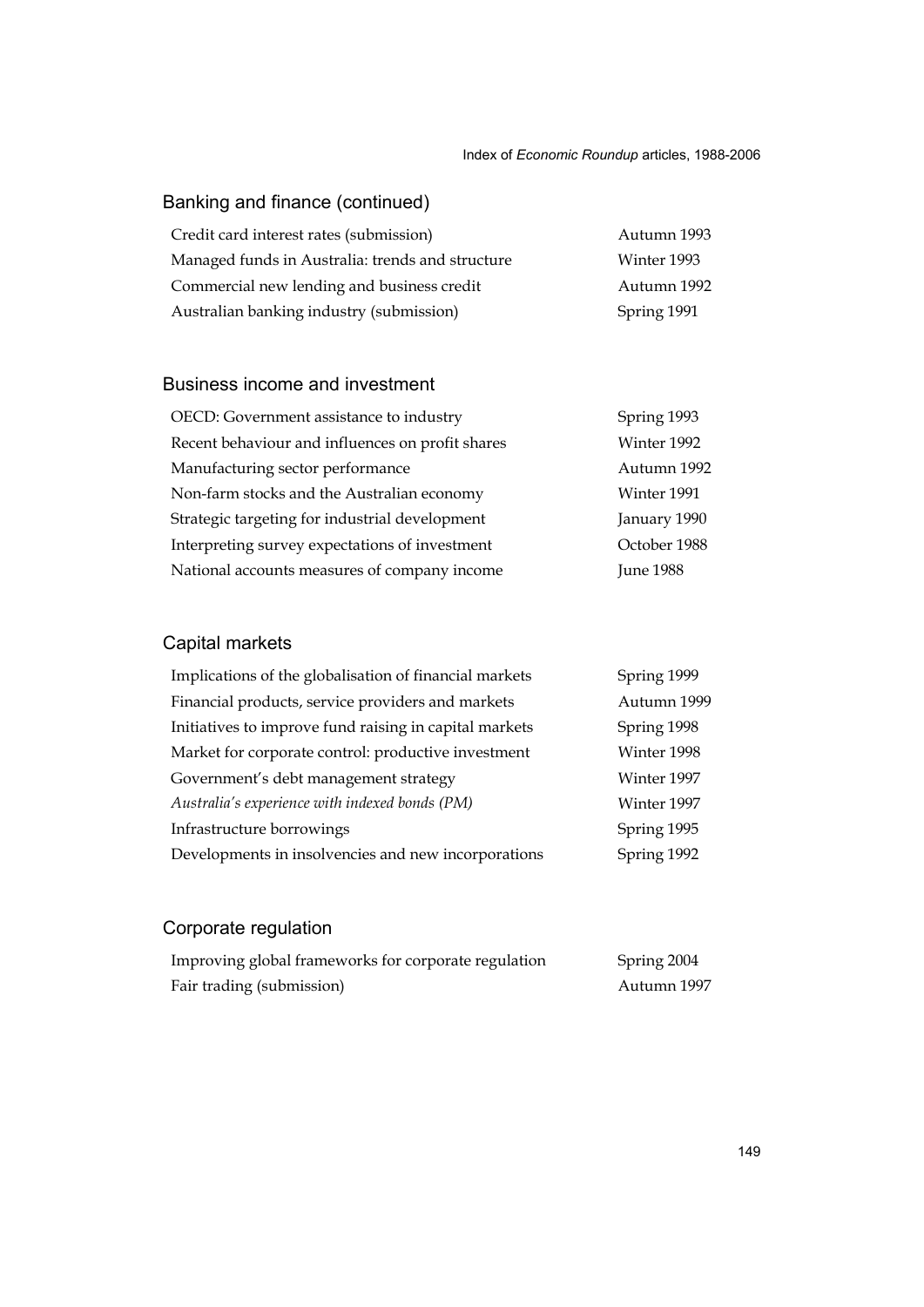Index of *Economic Roundup* articles, 1988-2006

## Economic Forecasting

| Economic forecasting: history and procedures              | Autumn 2005 |
|-----------------------------------------------------------|-------------|
| Forecasting the macroeconomy                              | Autumn 2005 |
| The business cycle $-$ economy's response to disturbances | Summer 1998 |
| Macroeconomic forecasts: purpose, methods, performance    | Autumn 1996 |
| Economic forecasting                                      | Autumn 1992 |

## Economic Policy

| Managing prosperity (KH)                                     | Spring 2006  |
|--------------------------------------------------------------|--------------|
| Reflections on global economy and Aust. mining boom (DG)     | Spring 2006  |
| China's re-emergence and the fiscal & economic outlook (KH)  | Winter 2006  |
| Australia's medium-term challenges (MP)                      | Summer 04-05 |
| Sustaining growth in Australia's living standards            | Winter 2003  |
| Spreading the benefits of 'globalisation' (KH)               | Autumn 2002  |
| Australia's economic development (KH)                        | Spring 2001  |
| Policy to strengthen the 'new economy' (PC) Higgins memorial | Spring 2000  |
| Shaping globalisation to benefit all (PC)                    | Winter 2000  |
| Maintaining low inflation and strong growth                  | Autumn 2000  |
| Economic policy reform and recent economic performance       | Autumn 1999  |
| Occupational regulation (DP)                                 | Spring 1997  |
| Rocky road to reform (Prof. Hilmer) Higgins memorial lecture | Spring 1995  |
| Sustaining growth (TE)                                       | Winter 1994  |
| Australia: a perspective from abroad (TE) Higgins memorial   | Winter 1993  |
| Living standards and the role of microeconomic reform        | Summer 1990  |
| Remarks to Young Presidents' Organisation (CH)               | Summer 1990  |

#### Education and health

| Educational attainment in Australia                   | Autumn 2006 |
|-------------------------------------------------------|-------------|
| Health promotion                                      | Winter 2005 |
| Economic impact of Severe Acute Respiratory Syndrome  | Winter 2003 |
| Educational attainment and labour force participation | Winter 2003 |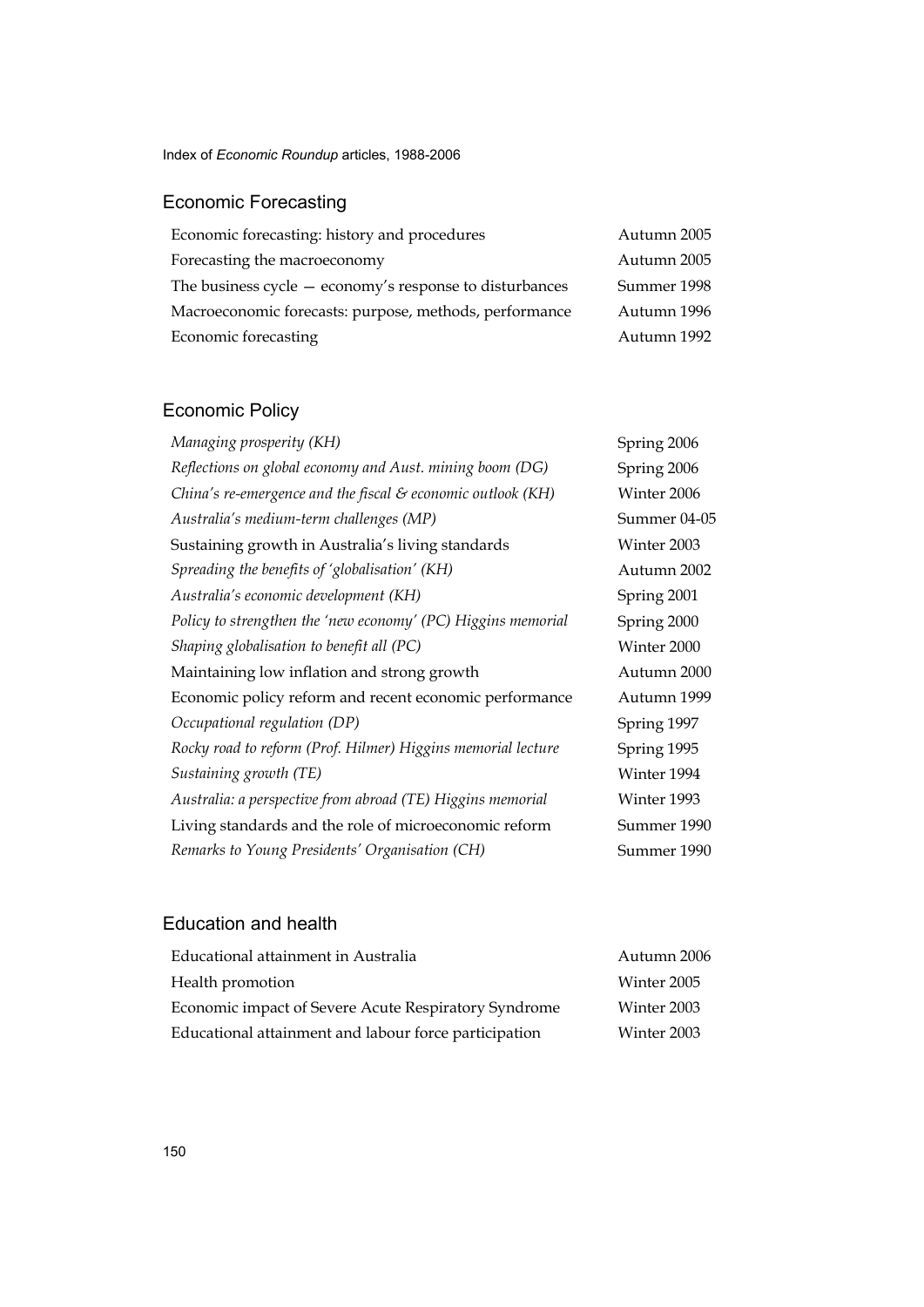#### Environment

| Water and Australia's future economic growth               | Summer 2006      |
|------------------------------------------------------------|------------------|
| Renewable energy - a clean alternative                     | Spring 2002      |
| Sustainable development - to what end?                     | Spring 2002      |
| Public good conservation and environmental measures (TE)   | Centenary 2001   |
| Pricing, taxation and environmental externalities (RS)     | Summer 1991      |
| Economic instruments for climate change agreement          | Spring 1991      |
| Uses of Australia's forest & timber resources (submission) | Summer 1990      |
| Ecologically sustainable development strategies            | <b>June 1990</b> |
| Economic analysis and environmental objectives (JF)        | May 1990         |
| Developing policy responses to the greenhouse effect       | November 1989    |

#### Fiscal Federalism

| Reform of Commonwealth-State financial relations               | Autumn 1999   |
|----------------------------------------------------------------|---------------|
| State and territory fiscal reform                              | Summer 1995   |
| Horizontal fiscal equalisation: report to Premiers' Conference | Spring 1994   |
| State government sector financial information                  | November 1988 |

### Fiscal policy

| Budget policy and risk expenditures                     | Spring 2006 |
|---------------------------------------------------------|-------------|
| Future Fund and fiscal policy                           | Winter 2006 |
| Fiscal sustainability and pre-funding in OECD           | Winter 2005 |
| Structural fiscal indicators: an overview               | Autumn 2005 |
| A survey of international fiscal policy issues          | Winter 2002 |
| Assessing fiscal policy in an accrual environment (MCL) | Spring 1997 |
| Australian government foreign debt management (AJ)      | Spring 1997 |
| Being fiscally responsible in policy development (SF)   | Spring 1997 |
| Historical net debt series                              | Spring 1996 |
| Public financial enterprises: a dying breed?            | Summer 1996 |
| Fiscal responsibility legislation (submission)          | Spring 1995 |
| Government assistance to industry (submission)          | Spring 1993 |
| Financing the public sector (JF)                        | Summer 1991 |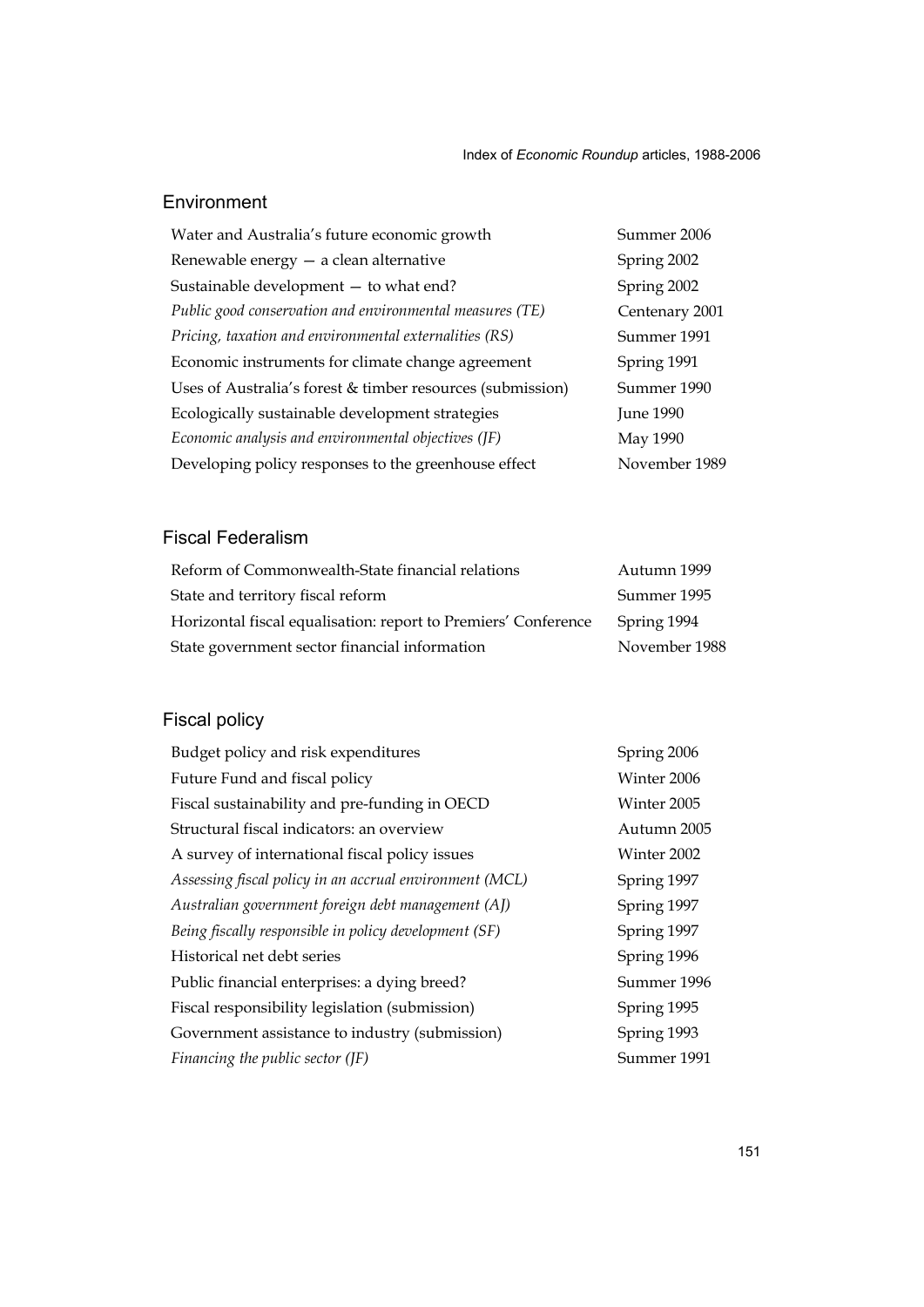Index of *Economic Roundup* articles, 1988-2006

### Foreign aid and debt relief

| Indonesian economy after the tsunami & Treasury's role | Winter 2006 |
|--------------------------------------------------------|-------------|
| Debt initiative for heavily indebted poor countries    | Spring 1996 |
| Australia's aid programme (submission)                 | Spring 1996 |
| Paris club initiative for poorest debtor countries     | Summer 1995 |

### Foreign investment policy

| Foreign investment issues in Australia-US FTA              | Summer 04-05 |
|------------------------------------------------------------|--------------|
| Transparency obligations in investment agreements          | Winter 2004  |
| Foreign investment - brief history and recent developments | Spring 1999  |
| Liberalisation of foreign investment in financial sector   | Spring 1997  |
| Foreign investment policy and the Review Board (TH)        | Summer 1997  |
| Policy perspectives on Foreign Investment Review Board     | Spring 1996  |
| Docklands and Australia's foreign investment policy (TH)   | Winter 1996  |
| APEC work on investment (NH)                               | Summer 1996  |
| APEC investment principles                                 | Summer 1995  |
|                                                            |              |

### Housing and household sector balance sheets

| Recent developments in the Australian housing market | Summer 03-04 |
|------------------------------------------------------|--------------|
| First home buyers in Australia                       | Summer 03-04 |
| Household balance sheet in Australia                 | Spring 2001  |
| Taxation and household saving                        | Summer 1995  |
| Household interest income and payments               | Summer 93-94 |
| Housing cycles                                       | Autumn 1993  |

#### Inflation

| Potential output, the output gap and inflation | Autumn 1996  |
|------------------------------------------------|--------------|
| Treasury's underlying rate of inflation        | Summer 1995  |
| Australia's inflation performance              | Summer 1991  |
| Home ownership and interest charges in the CPI | January 1989 |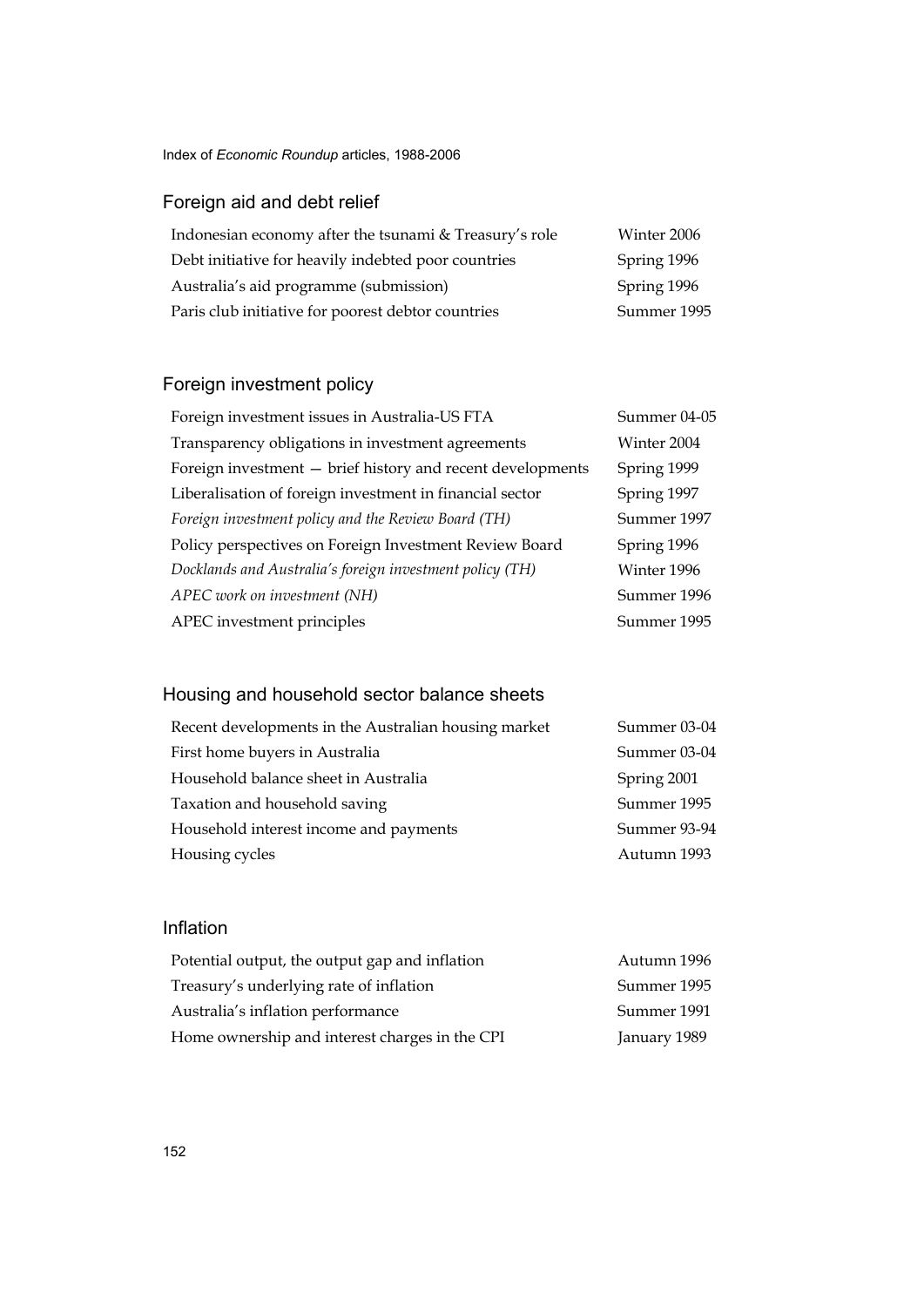#### Infrastructure

| Developments in electricity                                 | Spring 1999 |
|-------------------------------------------------------------|-------------|
| Price regulation of utilities                               | Summer 1999 |
| Competition review of Australian Postal Commission (sub)    | Spring 1997 |
| Telecommunications (submission)                             | Winter 1995 |
| Infrastructure financing mechanisms (GS)                    | Spring 1994 |
| Electricity reform in Australia: lessons from UK            | Winter 1993 |
| Private investment in public infrastructure $-$ tax aspects | Winter 1992 |
| Microeconomic reform in Australian railways                 | Autumn 1992 |
| Current reform processes for Australian electricity supply  | Autumn 1991 |
| Funding the infrastructure                                  | Summer 1990 |

#### International — Asia/Pacific

| An economic survey of developing countries in the Pacific       | Spring 2006  |
|-----------------------------------------------------------------|--------------|
| The Chinese currency: how undervalued?                          | Spring 2005  |
| The changing pattern on East Asia's growth                      | Summer 04-05 |
| Foreign reserve accumulation in Asia: can it be sustained?      | Spring 2004  |
| East Asian capital flows                                        | Spring 2003  |
| Restoring growth to the east Asian region: APEC ministers (KH)  | Summer 2002  |
| Australian support for East Asian adjustment programmes         | Summer 1998  |
| APEC, investment and Pacific island economies (NH)              | Autumn 1997  |
| East Asian miracle – economic growth and public policy          | Summer 93-94 |
| Economic outlook for Asia-Pacific                               | Spring 1993  |
| Australia's international financial markets relations with Asia | Autumn 1992  |

#### International institutions

| Australia and the international financial architecture  | Spring 2003 |
|---------------------------------------------------------|-------------|
| IMF and challenge of relevance in international finance | Winter 2003 |
| Role of the IMF in crisis resolution                    | Autumn 2003 |
| International financial reform - report of task force   | Summer 1999 |
| Asia, the IMF and Australia (TE)                        | Autumn 1998 |
| IMF's new arrangements to borrow                        | Autumn 1997 |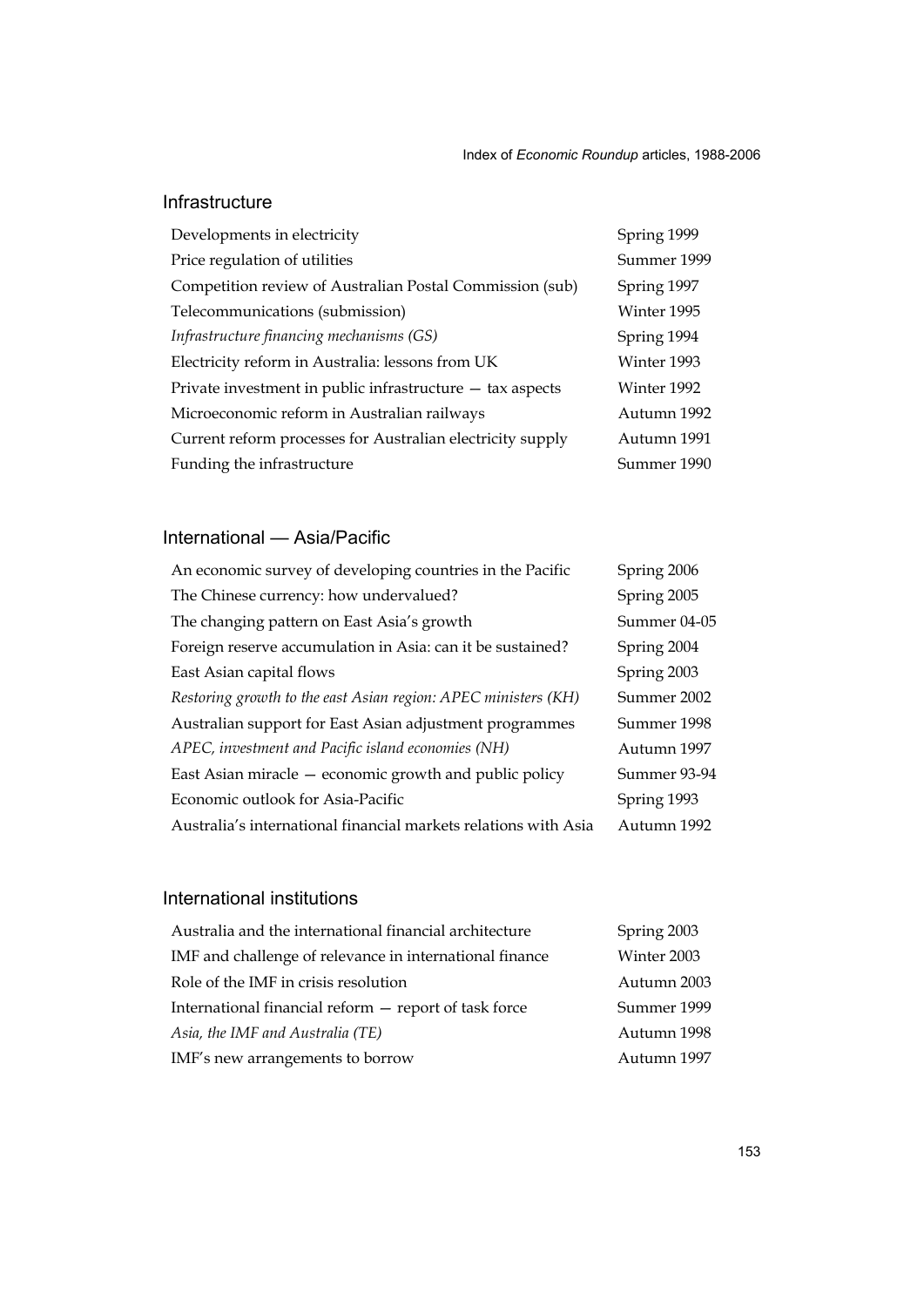Index of *Economic Roundup* articles, 1988-2006

### International institutions (continued)

| Australian Government objectives for the World Bank (NH) | Spring 1994 |
|----------------------------------------------------------|-------------|
| European Bank for Reconstruction and Development         | Autumn 1991 |

#### International – Other

| Reflections on the global economy (DG)                       | Spring 2006 |
|--------------------------------------------------------------|-------------|
| Might the US continue to run large current account deficits? | Winter 2004 |
| Japanese economy and future growth prospects                 | Autumn 2004 |
| Developments in the United States labour market              | Autumn 2004 |
| International house prices                                   | Autumn 2003 |
| Developments in crude oil prices                             | Autumn 2003 |
| Risks to the global economic outlook                         | Spring 2002 |
| European economic and monetary union                         | Autumn 1998 |
| World economic outlook                                       | Winter 1997 |
| Is the world heading towards synchronised growth? (NH)       | Spring 1996 |
| Sustainable developments in developing world                 | Winter 1994 |
| Growth patterns in world economy and Australia's MTPs        | Autumn 1993 |

### Labour market and demographics

| Participation modelling project                     | Spring 2006 |
|-----------------------------------------------------|-------------|
| Older men bounce back                               | Spring 2006 |
| Demographic challenges and migration                | Summer 2006 |
| Compositional developments in the labour market     | Autumn 2004 |
| Teenage unemployment                                | Winter 1999 |
| Factors influencing medium-term employment growth   | Winter 1999 |
| Recent movements in labour force participation rate | Summer 1999 |
| Interpreting wage measures                          | Summer 1998 |
| OECD jobs study                                     | Winter 1997 |
| Reform of occupational regulation in Australia      | Spring 1997 |
| Addressing Australia's unemployment problem (TE)    | Spring 1996 |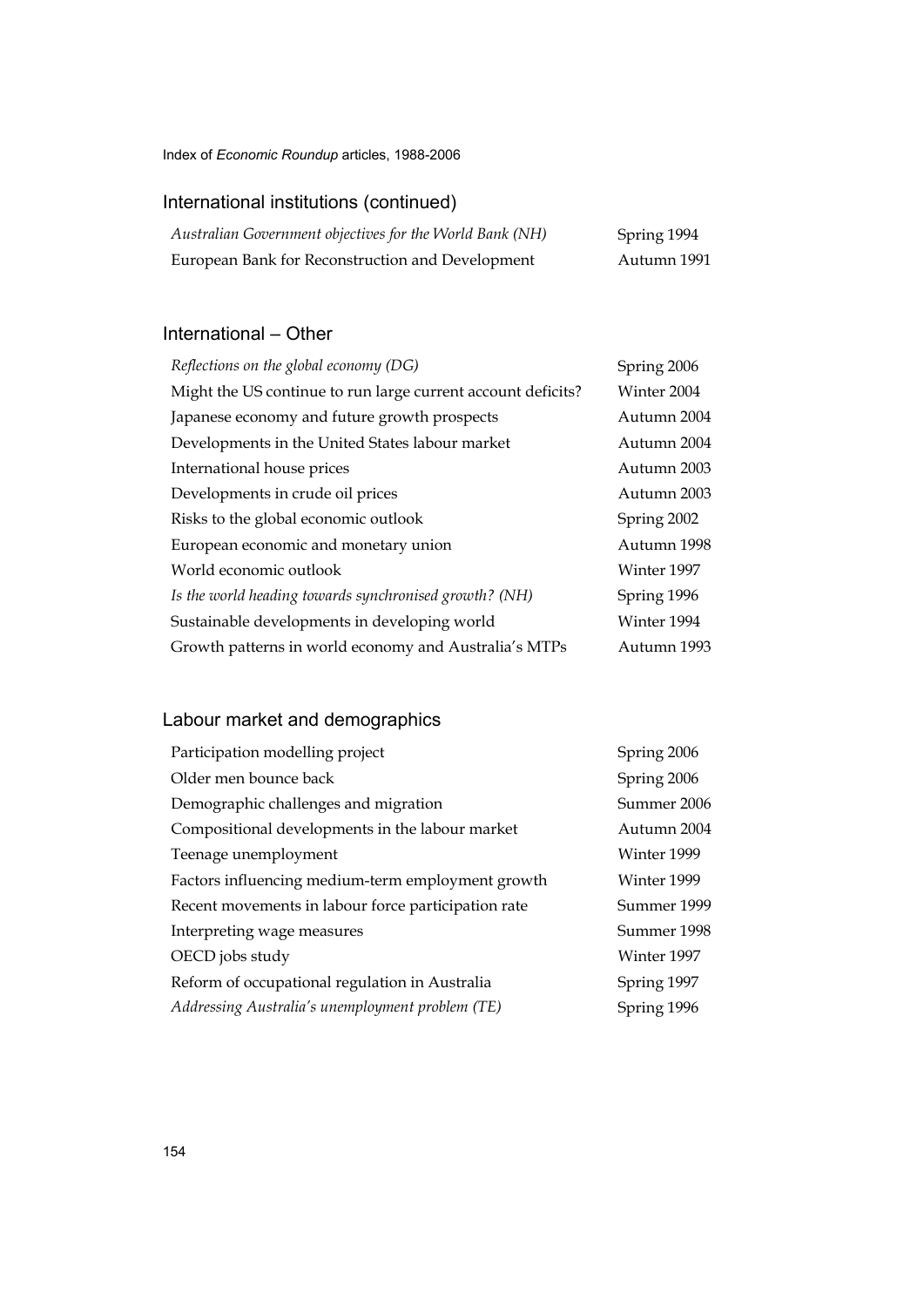### Labour market and demographics (continued)

| The relationship between vacancies and employment growth | Winter 1996 |
|----------------------------------------------------------|-------------|
| Labour standards (submission)                            | Spring 1995 |
| Peak to trough changes in occupational employment        | Autumn 1993 |
| Interpreting employment expectations data                | Summer 1992 |
| Compositional changes in the labour market               | Summer 1992 |

#### **Other**

| 100 <sup>th</sup> Economic Roundup                  | Spring 2006    |
|-----------------------------------------------------|----------------|
| Brilliant minds: the Nobel Prize in Economics       | Autumn 2006    |
| Australia's century since Federation at a glance    | Centenary 2001 |
| Eulogy for Robert J. Whitelaw (TE)                  | Winter 2000    |
| The measurement of saving in Australia              | Spring 1999    |
| Treatment of census forms (submission)              | Spring 1997    |
| Heritage access (submission)                        | Autumn 1997    |
| Fair trading (submission)                           | Autumn 1997    |
| Sir Roland Wilson: eulogy by Ian Castles            | Summer 1997    |
| Sir Roland Wilson: eulogy (JS)                      | Summer 1997    |
| Sir Roland Wilson: obituary by Ian Castles          | Spring 1996    |
| Economic role of copyright                          | Autumn 1996    |
| Strategies for Darwin (submission)                  | Winter 1994    |
| Public release of TRYM model of Australian economy  | Winter 1993    |
| Real interest rates                                 | Winter 1992    |
| Responsibilities of government business enterprises | May 1990       |

## Poverty and income distribution

| Poverty, inequality and the distribution of income in G-20        | Autumn 2003    |
|-------------------------------------------------------------------|----------------|
| Global poverty and inequality in the 20th century                 | Centenary 2001 |
| Does demand create supply? Critique of distribution analyses (MC) | Spring 1998    |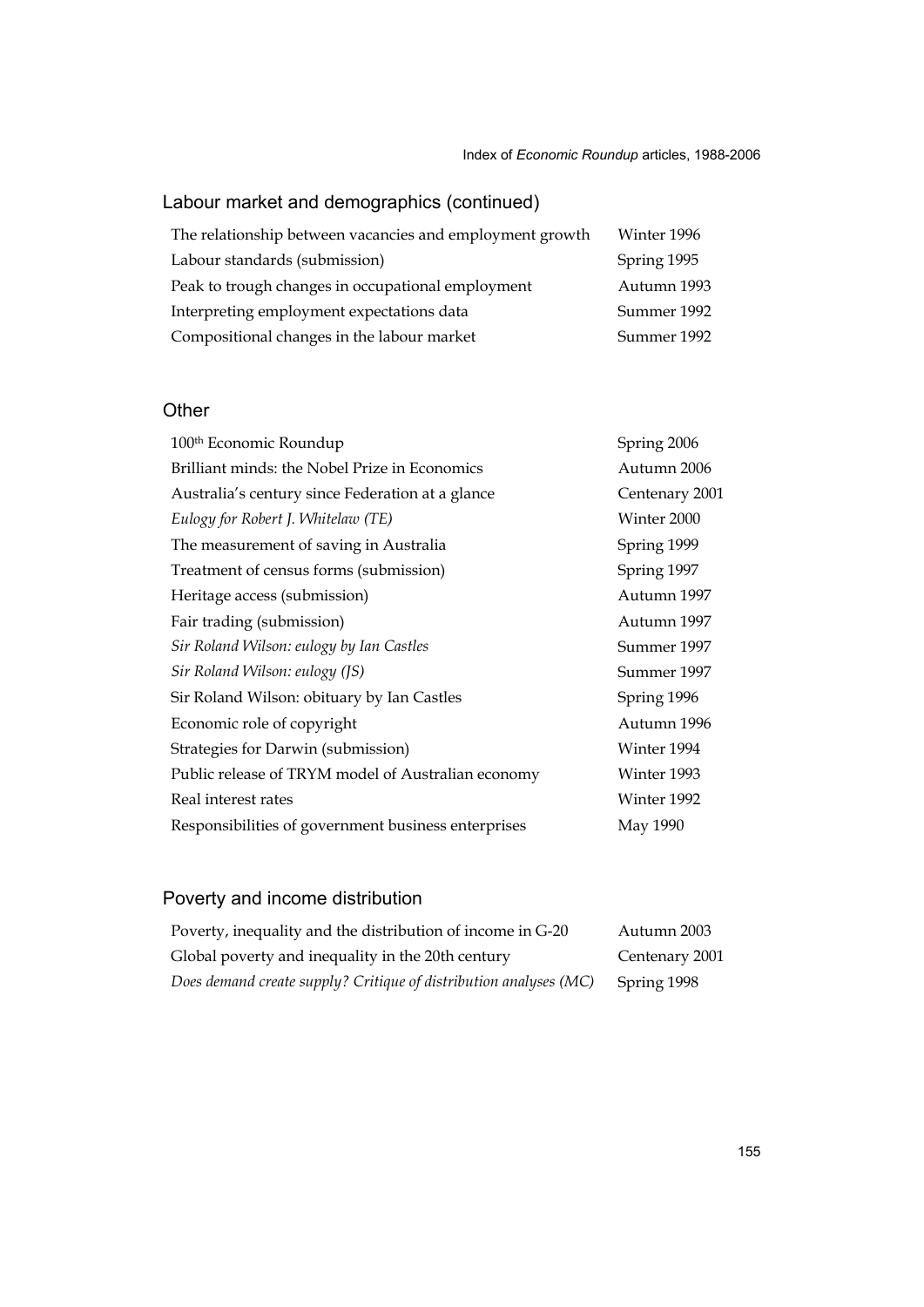### Productivity

| Does Australia's geography affect labour productivity? | Summer 2006 |
|--------------------------------------------------------|-------------|
| Understanding productivity trends                      | Summer 2006 |
| Comparing Australian and United States productivity    | Autumn 2005 |
| A more productive Australia - policy and technology    | Winter 2001 |
| Demographic influences on long-term economic growth    | Spring 2000 |
| Trends in productivity                                 | Autumn 1992 |

#### Research and Innovation

| Innovation across the OECD: a review of recent studies | Summer 206  |
|--------------------------------------------------------|-------------|
| International comparisons of R&D                       | Spring 2005 |
| Cost effectiveness of R&D tax concession               | Winter 1995 |
| Commercialisation of research and development          | Winter 1992 |

#### Retirement incomes and superannuation

| Superannuation and retirement living standards (submission) | Winter 2002    |
|-------------------------------------------------------------|----------------|
| Towards higher retirement incomes: history of the system    | Centenary 2001 |
| Retirement income modelling task force                      | Autumn 1995    |

#### Rural sector

| Agriculture and Food Policy Group (submission)      | Summer 2005 |
|-----------------------------------------------------|-------------|
| Impact of 2002-03 drought on economy and employment | Autumn 2004 |
| Rural adjustment scheme (submission)                | Summer 1997 |

#### Taxation

| A brief history of Australia's tax system          | Winter 2006 |
|----------------------------------------------------|-------------|
| Flat personal income taxes: Eastern Europe         | Spring 2005 |
| Net tax threshold for Australian families          | Winter 2005 |
| Tax system complexity and compliance costs         | Winter 2005 |
| The coherent principles approach to tax law design | Autumn 2005 |